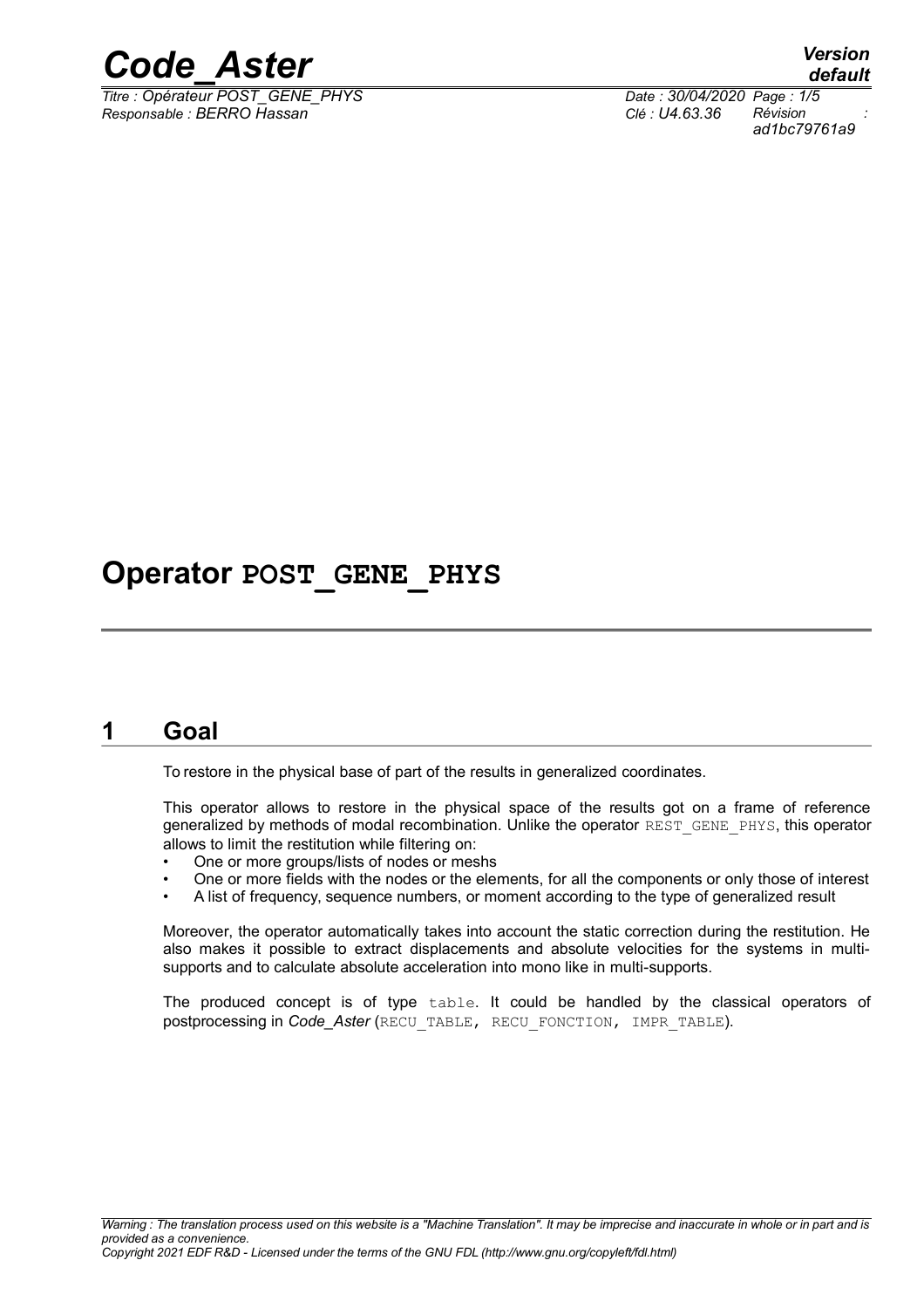# *Code\_Aster Version*

*Titre : Opérateur POST\_GENE\_PHYS Date : 30/04/2020 Page : 2/5 Responsable : BERRO Hassan Clé : U4.63.36 Révision :*

*default*

*ad1bc79761a9*

### **2 Syntax**

table = POST\_GENE\_PHYS (  $\triangleleft$  RESU GENE = res gen,  $\angle$  [tran gene] / [harm\_gene]  $\Diamond$  MODE MECA = mode,  $[\text{mode~meca}]$  $\triangle$  OBSERVATION =  $_F$  (  $\blacklozenge$  NOM CHAM = ! Filtering on the name of the field to be restored ! Computed field with the nodes / 'DEPL', [DEFECT] / 'QUICKLY',  $/$  'ACCE', / 'DEPL\_ABSOLU', / 'VITE\_ABSOLU', / 'ACCE\_ABSOLU', / 'FORC\_NODA', ! Computed field with the elements / 'EFGE\_ELNO', / 'SIPO\_ELNO', / 'SIGM\_ELNO', / 'EFGE\_ELGA', / 'SIGM\_ELGA', ! Filtering on the names of components to be restored  $\Diamond$  NOM CMP = lcomp, [l K] ! Filtering on the group/list of nodes or meshs / GROUP NO = lgrno, [l noeud] / GROUP MA = lgrma, [l gr ma] ! Filtering on the num. of order, moments, or fréqs  $\Diamond$  / TOUT\_ORDRE = 'YES', [DEFECT]<br>
/ NUME ORDRE = num, [1\_I] /  $NUME$  ORDRE = num,  $\begin{array}{ccc} \text{7} & \text{7} & \text{7} & \text{7} \\ \text{8} & \text{7} & \text{8} \\ \text{7} & \text{8} & \text{9} \\ \text{7} & \text{8} & \text{9} \\ \text{7} & \text{8} & \text{9} \\ \text{7} & \text{9} & \text{9} \\ \text{9} & \text{9} & \text{9} \\ \text{10} & \text{9} & \text{9} \\ \text{11} & \text{9} & \text{9} \\ \text{12} & \text{9} & \text{9} \\ \text{13} & \text{9} & \text{9} \\ \text{14$  $/$  INST = inst,  $[1_R]$ / LIST INST = list, [listr8]  $/$  FREQ = freq,  $[1_R]$ / LIST\_FREQ = list, [listr8] ! Selection criteria if list of moments or frequencies ◊ CRITERION = / 'ABSOLUTE', / 'RELATIVE, [DEFECT]  $\Diamond$  PRECISION = / prec, [R] / 1.E-06, [DEFECT] ! If NOM\_CHAM = 'ACCE\_ABSOLU', in mono-support ◊ | ACCE\_MONO\_APPUI =  $(gamma1, gamma2, gamma3),$  [l function] | DIRECTION = (dx1, Dy1, dz1, dx2, dy2, dz2, dx3, dy3, dz3), [l\_R] ), ◊ TITLE = title, [l\_Kn]  $\lambda$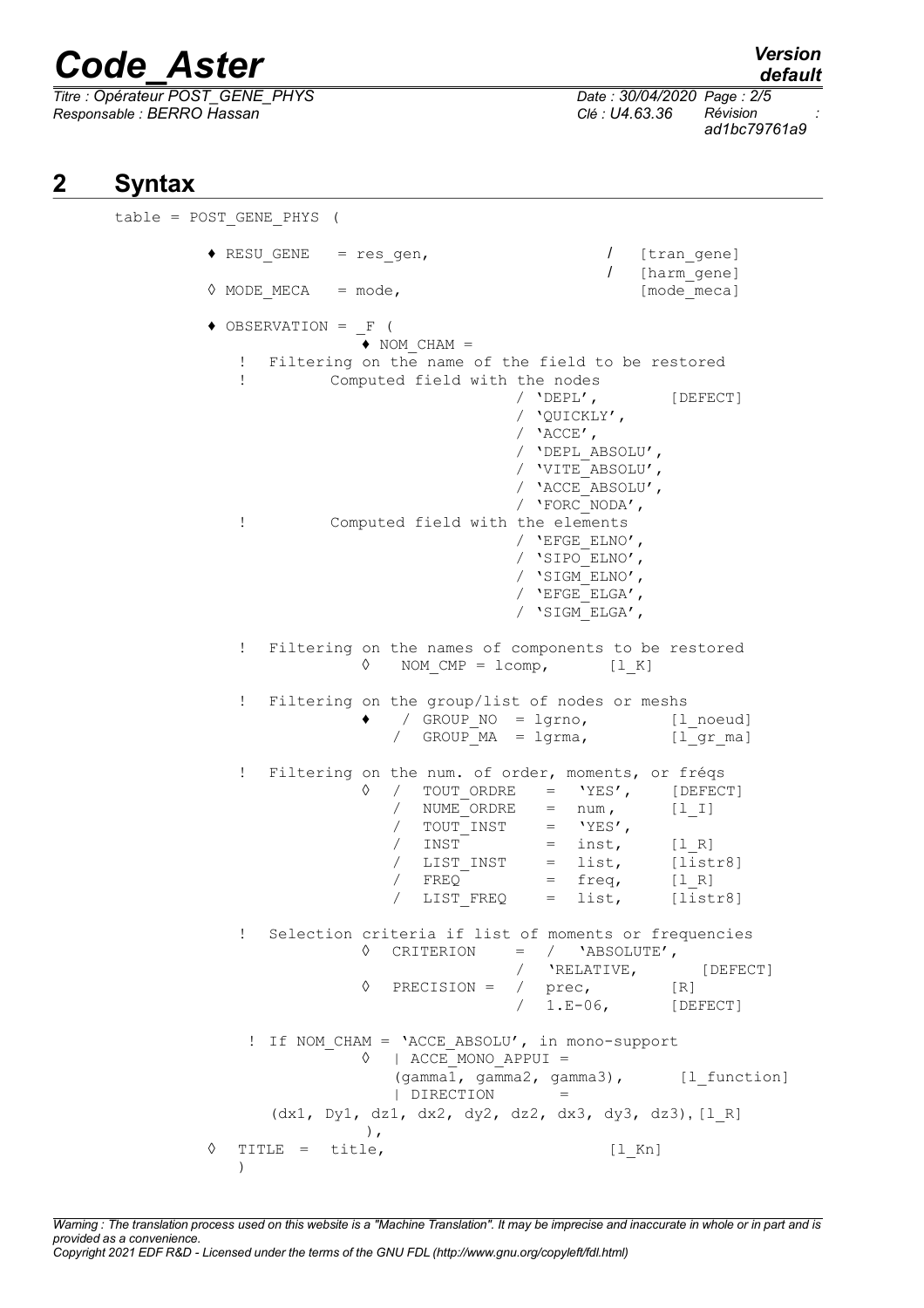# *Code\_Aster Version*

*Titre : Opérateur POST\_GENE\_PHYS Date : 30/04/2020 Page : 3/5 Responsable : BERRO Hassan Clé : U4.63.36 Révision :*

*default ad1bc79761a9*

### **3 Operands**

#### **3.1 Operand RESU\_GENE**

- $RESU$  GENE = res gen
	- $\ell$  concept of the type  $\text{tran}$  gene containing for various moments of the vectors generalized of standard displacement, speed and acceleration.
	- / concept of the type harm\_gene containing the vectors generalized of standard displacement, speed and acceleration of the harmonic answer of a structure calculated after a projection on a modal basis

**Notice**: Restitution of the results by the operator POST\_GENE\_PHYS is not available for calculations in dynamic under-structuring.

#### **3.2 Operand MODE\_MECA**

◊ MODE\_MECA = mode

Concept of the type mode meca containing a base of clean modes of the structure.

In the absence of this operand, the base of restitution for the modal recombination is recovered automatically starting from the generalized result resagen at the entrance of the operator.

#### **3.3 Keyword OBSERVATION**

This keyword factor can be repeated as many times as there are restitutions. For each observation, the user is free to choose the name of the field and his components, the sequence numbers, and the geometrical support of the restitution.

In the produced table, each occurrence of the keyword OBSERVATION is indexed by the parameter NUME OBS table.

#### **3.3.1 Filtering by the name of the field and its components**

 $\bullet$  NOM CHAM =/'DEPL',  $[DEFECT]$ / 'QUICKLY', / 'ACCE', / 'DEPL\_ABSOLU', / 'VITE\_ABSOLU', / 'ACCE\_ABSOLU', / 'FORC\_NODA', / 'EFGE\_ELNO', / 'SIPO\_ELNO', / 'SIGM\_ELNO', / 'EFGE\_ELGA', / 'SIGM\_ELGA',

This keyword defines for the observation in progress, the name of the field to be restored. It should be noted that for the fields of force and constraints, it is to the user to make sure that the latter were indeed calculated on the basis of modal projection with the operator CALC\_CHAMP. Before calculation, the operator POST\_GENE\_PHYS check the existence of these fields in the base of projection.

 $\Diamond$  NOM CMP = lcomp,  $[1 K]$ 

*Warning : The translation process used on this website is a "Machine Translation". It may be imprecise and inaccurate in whole or in part and is provided as a convenience.*

*Copyright 2021 EDF R&D - Licensed under the terms of the GNU FDL (http://www.gnu.org/copyleft/fdl.html)*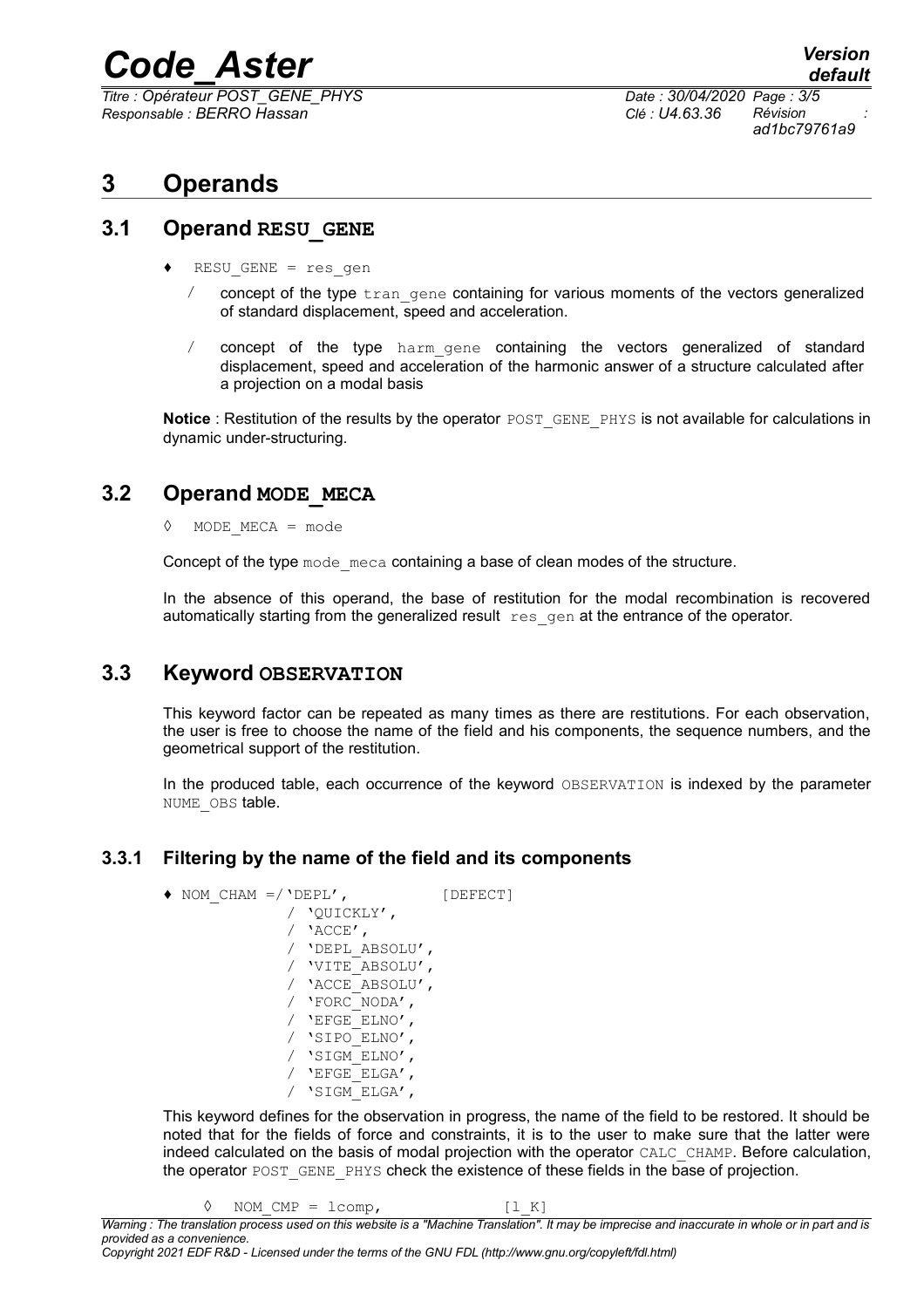*Titre : Opérateur POST\_GENE\_PHYS Date : 30/04/2020 Page : 4/5 Responsable : BERRO Hassan Clé : U4.63.36 Révision :*

*ad1bc79761a9*

List of the names of components of the field to be restored.

This keyword is optional. If it is absent, all the components of the field are recovered and taken into account. If the user specifies a list of components, the operator POST GENE PHYS check initially the existence of these components in the field requested before carrying out calculation.

#### **3.3.2 Filtering by selection of the geometrical support of restitution**

|  | GROUP $NO = 1$ grno, | [l noeud]   |
|--|----------------------|-------------|
|  | GROUP $MA = lqrma$ , | $[1$ qr ma] |

It is obligatory to specify one of these 2 keyword. That makes it possible to define the geometrical support for the restitution of the required field (list of the groups of nodes/meshs).

 **Note:**

*For the restitution of an elementary field (\*\*\*\* \_EL \*\*), it is essential to specify keyword GROUP\_MA to find the groups of elements.*

*For a field with the nodes, the user is free choice to define is the nodes directly by the keyword GROUP\_NO, or meshs carrying the nodes of interest for the restitution by the keyword GROUP\_MA.*

#### **3.3.3 Filtering by the sequence numbers, moments, or frequencies of calculation**

|  | TOUT ORDRE |     | 'YES', | [DEFECT]   |
|--|------------|-----|--------|------------|
|  | NUME ORDRE |     | num,   | $[1 \; 1]$ |
|  | TOUT INST  |     | 'YES', |            |
|  | INST       | $=$ | inst,  | $[1 R]$    |
|  | LIST INST  | $=$ | list,  | [listr8]   |
|  | FREO       |     | freq,  | (1 R)      |
|  | LIST FREQ  |     | list,  | [listr8]   |

By default, the restitution takes place on the totality of the sequence numbers stored in the result, i.e. for every moment for a transitory calculation and all the frequencies for a harmonic calculation.

It is possible for the user to limit his restitution on part of calculation: a list of sequence numbers (NUME ORDRE), moments (INST, LIST INST), or of frequencies (FREQ, LIST FREQ). It is nevertheless important to note that no interpolation of the results is possible. The moments or frequencies required must obligatorily correspond to moments or frequencies of calculation in the concept tran gene or harm gene as starter. The operands following make it possible to regulate the selection criteria of the moments and frequencies.

|   | CRITERION             | $=$ / $'ABSOLUTE'$ , |          |
|---|-----------------------|----------------------|----------|
|   |                       | 'RELATIVE,           | [DEFECT] |
| ♦ | PRECISION = $/$ prec, |                      | [R]      |
|   |                       | $/ 1.E-06$ ,         | [DEFECT] |